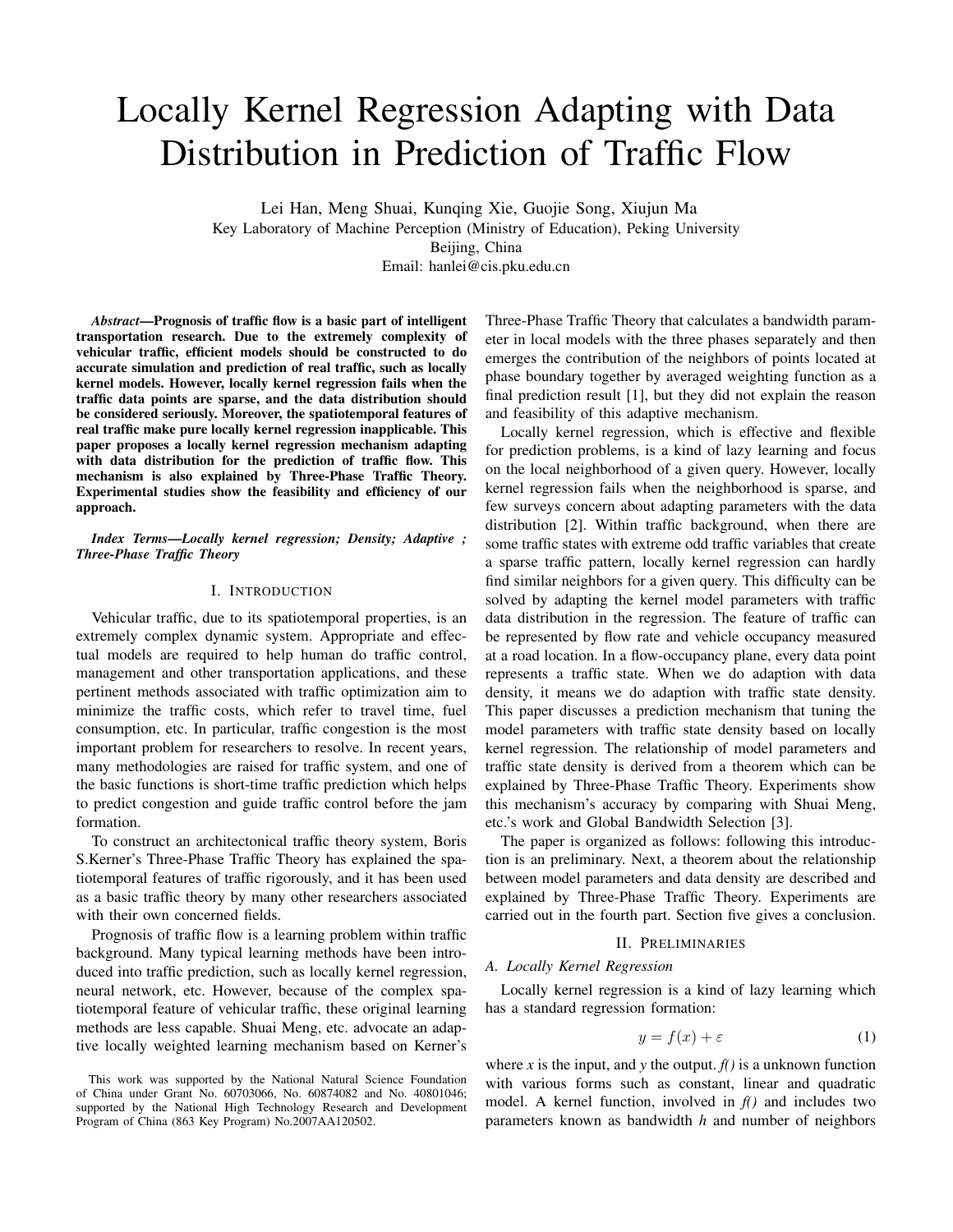*K*, calculates the weights of neighbors of input *x*, and there is an emphasized discussion about it in section III.

## *B. Three-Phase Traffic Theory*

Three-Phase Traffic Theory claims that there are three traffic phases in traffic: free flow, synchronized flow and wide moving jam. Free flow is usually observed when the vehicle density is small enough that the intersection between vehicles can be neglected. When there is a bottleneck on a road location, such as on-ramp or decrease of lane, a synchronized flow usually formed, because vehicles arriving here have to decelerate. A wide moving jam emerges usually in a synchronized flow. In a wide moving jam, the vehicle speed is very low, while the vehicle density reaches the maximum. The synchronized flow and wide moving jam compose the traffic congestion [4].

Based on locally kernel regression and Three-Phase Traffic Theory above, the next section aims to introduce traffic state density into the locally kernel regression. When a given query is located in sparseness, the barren neighborhood makes the local regression model powerless because of small weights of neighbors if model parameters do not take any corresponding adjustments. However, there is no variable which refers to data distribution in locally regression model. In order to find the correspondences between model parameters and data distribution, the following part makes a derivation for the detection.

## III. LOCALLY KERNEL REGRESSION ADAPTING WITH DATA DISTRIBUTION WITHIN TRAFFIC BACKGROUND

#### *A. Relation of Data Density and Parameters Theorem*

The error criterion of regression is defined as follow:

$$
C(\mathbf{q}) = \sum_{i}^{K} \left[ (f(x_i, \beta) - y_i)^2 \cdot G(\frac{d(x_i, \mathbf{q})}{h}) \right]
$$
 (2)

where *G()* is a kernel function to calculate the weights of neighbor points from the distance. A typical kernel function is Gaussian  $G(d) = e^{-d^2}$ . *d*(*)* is the distance function. *K* is the number of neighbors that takes part in locally kernel regression. *h* is the bandwidth that determines the local regression area.  $\beta$  denotes a set of parameters and also includes the former two parameters *K* and *h*. **q** is a given query.

Another definition of error criterion is the directly measurement reflected in error as:

$$
Error = |y - f(\mathbf{q}, \beta)| \tag{3}
$$

Optimal  $\beta$  is obtained by minimizing either of the two criterions, because the two definitions of error criterion are equivalent for planar local models [5].

Within traffic background, the regression objects are the traffic states measured by flow-occupancy points,  $q_{veh} \sim \rho_{veh}$ points for short, where the occupancy denotes the vehicle density in a road. We find that when we use locally kernel regression with a set of global optimal parameters in kernel function, the prediction shows inappropriate in different traffic state distribution. For example, when we fit the parameters as a global optimal one, the locally kernel regression will perform well in free flow pattern while fails in wide moving jam pattern in which the traffic  $q_{veh} \sim \rho_{veh}$  state points are very few. Thus, it requests an adaptive mechanism that can adjust the parameters in kernel function dynamically with the distribution of traffic states.

We aim to find a relationship between the model parameters and distribution of local traffic states. Data density  $\rho$ , which is an important property of data distribution, can be considered as a key value (note that this data density  $\rho$  is different from vehicle occupancy  $\rho_{veh}$ ). Especially in traffic background, the state density in free flow is very high while wide moving jam contains fewer  $q_{veh} \sim \rho_{veh}$  points.

In a two-dimension planar, data density can be represented as:

$$
\rho = \frac{K}{S} \tag{4}
$$

 $K$  is the number of neighbors in the neighborhood of a given query, assumed as a circular region, and S is the area of this circle. Then, the *K*th nearest neighbor of the query locates on the ring of this circular region whose radius is equal to the distance between the query and the *K*th nearest neighbor:

$$
r = d(x_k, \mathbf{q})\tag{5}
$$

Combine equation 4 and equation 5, we have already introduced data density into locally kernel regression:

$$
d(x_k, \mathbf{q}) = \sqrt{\frac{K}{\rho \pi}}
$$
 (6)

In this paper, we mainly talk about the constant model:

$$
\hat{y} = f(x) = \frac{\sum_{i}^{K} y_i \cdot G(\frac{d(x_i, \mathbf{q})}{h})}{\sum_{i}^{K} G(\frac{d(x_i, \mathbf{q})}{h})}
$$
(7)

Then the error criterion can be represented as:

$$
C(\mathbf{q}) = \sum_{i}^{K} [(f(x_i, \beta) - y_i)^2 \cdot G(\sqrt{\frac{i}{\rho \pi h^2}})]
$$
 (8)

$$
Error = |\frac{\sum_{i}^{K} (y - y_i) \cdot G(\sqrt{\frac{i}{\rho \pi h^2}})}{\sum_{i}^{K} G(\sqrt{\frac{i}{\rho \pi h^2}})}|
$$
(9)

*Theorem:* By minimizing the constant model's criterion (equation.9 used here), we can finally get a theorem called Relation of Data Density and Parameters Theorem (RDPT), which has been proved in [2] or Appendix:

$$
\rho = \frac{K}{\pi h^2} + \varepsilon \tag{10}
$$

 $\varepsilon$  is a fluctuate value. From the theorem and a traffic background view, it is obvious that when the traffic state density decrease, in order to maintain the minimization of the criterion, we should adapt *h* to be much larger or set *K* to be much smaller to keep the equivalent of equation.10. Because parameter *K* influences the efficiency of kernel regression, too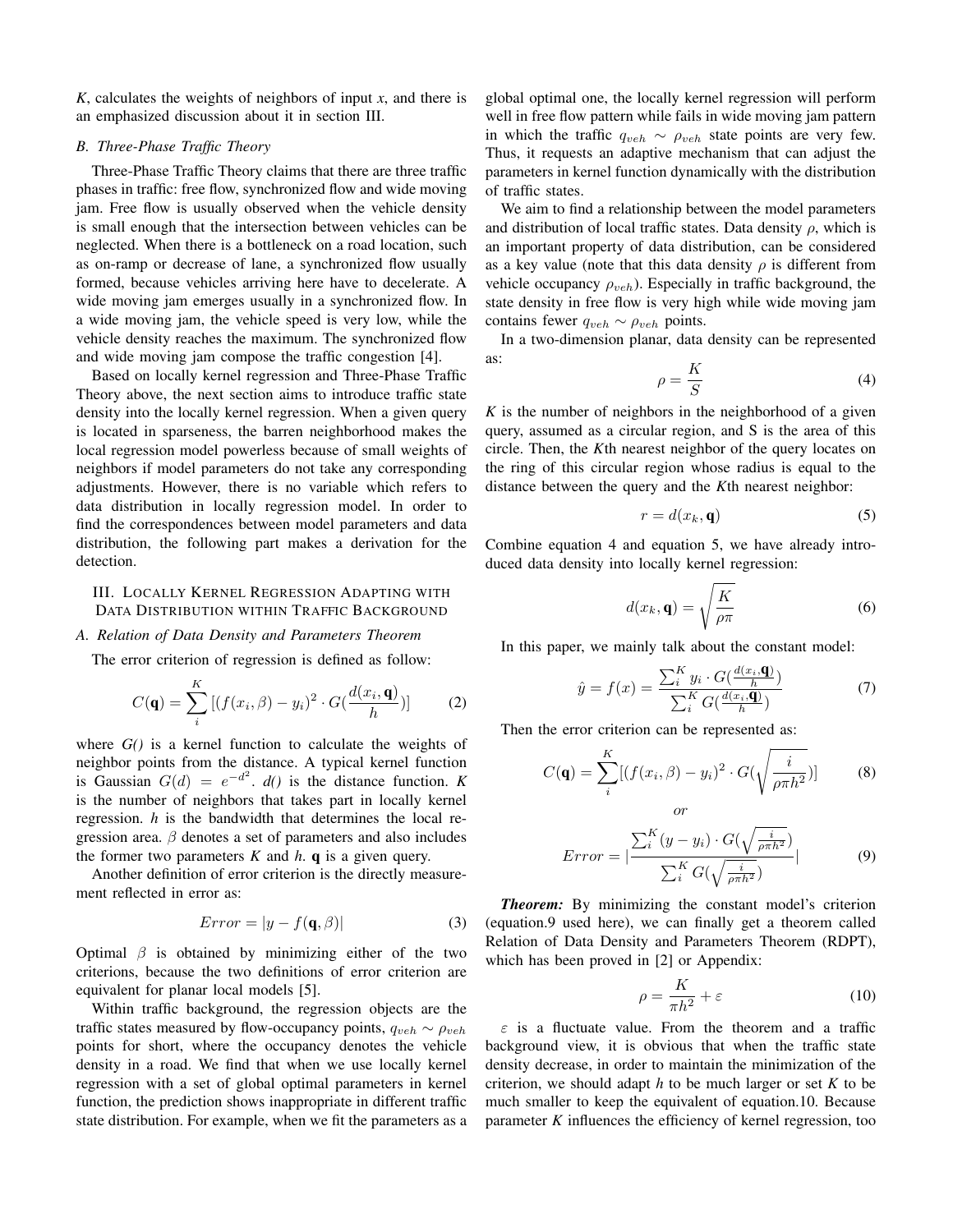large to be time consuming and too small to be less accurate, we fix *K* as a constant and change *h* dynamically. Then, here comes a key conception that data density determines its own optimal bandwidth.

## *B. Explained by Three-Phase Traffic Theory*

The theorem mentioned above is generated entirely from a mathematical derivation, and whether it is helpful for the locally kernel regression in prediction of traffic flow have to be testified by experimental studies. Before proved by real traffic data, we first use Three-Phase Traffic Theory to explain the principle of this theorem.

Kerner's Three-Phase Traffic Theory separates traffic into two general parts: free flow and congested traffic, and there are two traffic phases in congested traffic known as synchronized flow and wide moving jam. However, this does not mean that all the three traffic phases are equivalent. Traffic variables observed by sensors at road locations in each day vary every minute, and most of the time the traffic variables denote a free flow pattern. Congestion happens only at rush hours or special road locations. Therefore, a  $q_{veh} \sim \rho_{veh}$  planar can clear show an obvious feature that the state points in free flow are dense while the congested state points are sparse, shown in Figure. 1. Thus, the RDPT adaptive mechanism is spontaneously suitable for traffic background.



Fig. 1.  $q_{veh} \sim \rho_{veh}$  planar highlighted by data density contour.

Then, it can be explained why selecting bandwidth separately in each traffic phases in Shuai Meng etc.'s work shows a good prediction result. As mentioned above, the distribution of traffic state points in each phase is different from each other. The density of points in free flow is usually much bigger than data density in congested traffic. So, the dissimilar distribution of three phases leads to different optimal bandwidth selection. Actually, to calculate optimal bandwidth separately and combine the prediction result of boundary points (traffic state points located in an intersection of different traffic phases) by weighted average is exactly a specific example of the RDPT theory. It impliedly consents the optimal bandwidths in three phases are different and does adaptive selection with traffic phases which is essentially a process adapting with density of traffic state points. The method substantially assumes that each traffic phase has a symmetrical distribution with a constant density. To adapt parameters with different phases is actually to adapt parameters with data density, and it separates the

whole traffic data into three parts with different densities discretely, while RDPT theorem give a consecutive function between the data density and model parameters. Thus, adapting parameters by RDPT theorem takes more advantages than the above mechanism adapting with traffic phases theoretically.

Moreover, Global Bandwidth Selection (GBS) is a frequently-used method which calculates a global optimal bandwidth for locally kernel regression. Based on the explanation above, GBS is also a specific sample of RDPT, because it treats the whole data set with an average density and calculates the optimal bandwidth with it. Similarly, Query-Based Bandwidth Selection (QBS) and Point-Based Bandwidth Selection (PBS) are also followed RDPT theorem.

Therefore, the RDPT theorem, formalized in equation.10, is a general type for model parameters adaption in locally kernel regression.

## IV. EXPERIMENTS

Experimental studies described in this section are based on the Freeway Performance Measurement System (PeMS) from Berkeley University of California [6]. Traffic data are selected from Los Angeles mainline I5, segment 759700. The sensors take a record of the traffic variables every 5 minutes, thus there are 288 traffic state points in each day. Training set concludes a week's traffic data from 2008-7-23 to 2008-7-29. Query data are from 2008-7-30. Experiments are implemented in Matlab 7, and the calculation hardware is Intel Core II 2.26G CPU and 2G memory.

## *A. Good matched RDPT curve*

We first verify the theorem mentioned above with real traffic data. Kernel Density Estimation (KDE) is used here to calculate the density of traffic state points [7]. Due to the noise generated by single point, training sample is separated into small groups. After calculation of the density of each point, small groups have their own average density respectively. To testify the RDPT theory, optimal parameters of each small group are calculated by a round of locally kernel regression with constant model first. Then we plot the relationship curve of optimal bandwidths and small groups' densities,  $h_{opt} \sim \rho$ for short, in Figure. 2.



Fig. 2.  $h_{opt} \sim \rho$  relation.

Figure. 2 shows a good match of the actual  $h_{opt} \sim \rho$ relation and RDPT curve. *K* is fixed as a constant explained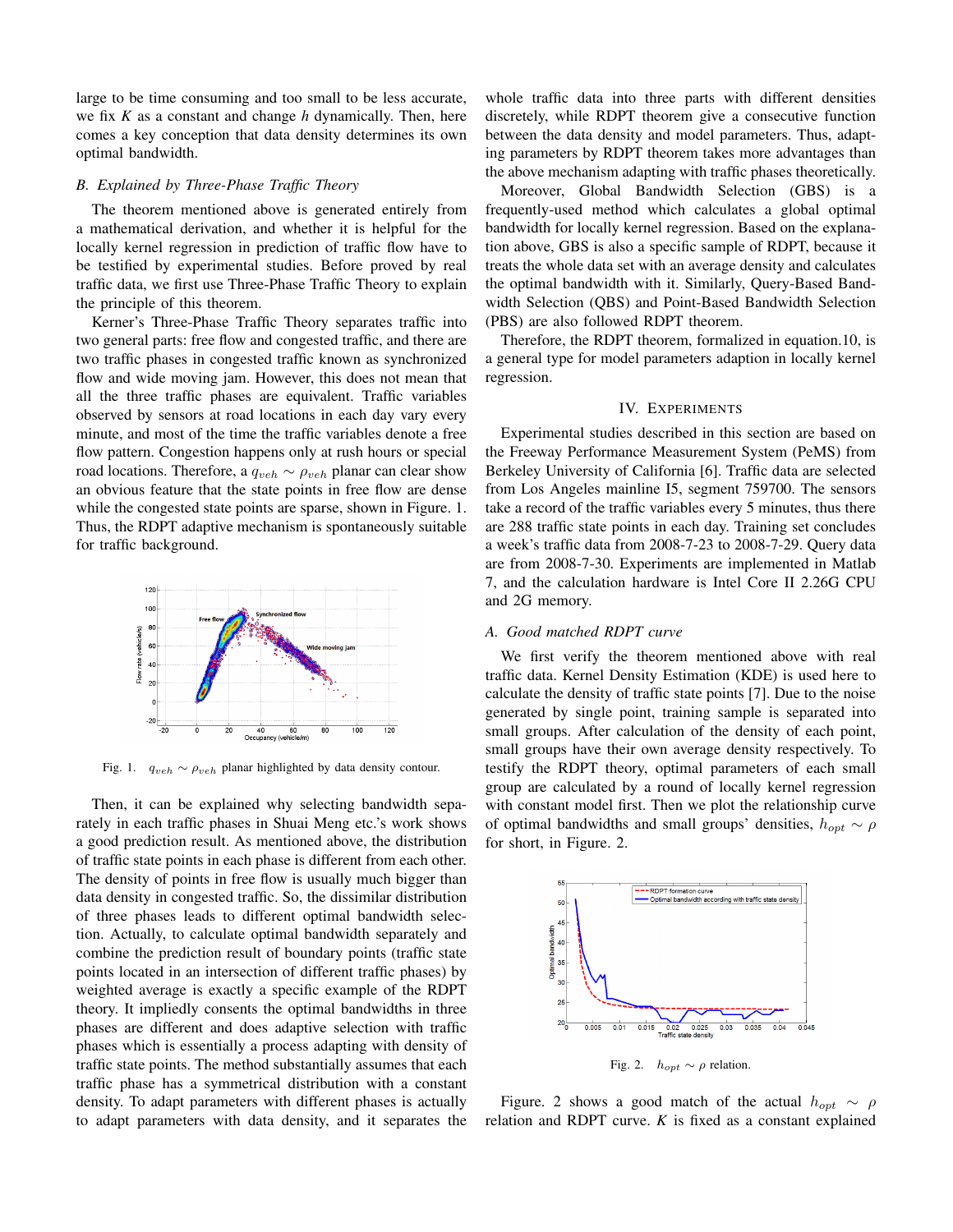in section III. The blue curve denotes the relationship between the optimal bandwidth and traffic state density. Each optimal bandwidth, according with each density interval, is calculated by an ideal error minimum obtained from the "prescient" knowledge of real output. The red dashed curve is a plot of RDPT function about bandwidths and traffic state density. The good match gives a sufficient proof of the availability of RDPT theorem.

## *B. Prediction using RDPT*

In this part, prediction of real traffic data is required to be done by locally kernel regression adapting with RDPT rule. We first calculate the traffic state density of each point in the  $q_{veh} \sim \rho_{veh}$  planar by KDE. Then, optimal bandwidths are obtained using the method mentioned in section IV.A. After the preprocessing, when a query comes, its location will be found in the planar as well as the density of the neighborhood region of this query. Consequently, each query is equipped with an according optimal bandwidth with its location neighborhood, and so the locally kernel regression can be done adaptively. This adaptive process is called RDPT Adaptive Mechanism. A comparison among RDPT Adaptive Mechanism, adaptive prediction based on Three-Phase Traffic Theory (Shuai Meng, etc.'s work, ATP for short) and Global Bandwidth Selection (GBS) is shown as follows. All of the three bandwidth selections are based on local constant model regression.



Fig. 3. Prediction of traffic flow by RDPT



Fig. 4. Prediction of traffic flow by ATP

The results of three prediction mechanisms are shown in figure.3, figure.4 and figure.5 separately. The blue dashed curves denote the actual traffic flow, and the red lines are the



Fig. 5. Prediction of traffic flow by GBS

TABLE I PREDICTION ERROR COMPARISON WITH CONSTANT MODEL

| <b>Error</b> estimation | <b>RDPT</b> | <b>ATP</b> | <b>GBS</b> |
|-------------------------|-------------|------------|------------|
| ME.                     | 4.146       | 4.282      | 5.091      |
| MRE.                    | 8.991%      | 9.287%     | 11.041\%   |

prediction values. We can find that the prediction curve done by RDPT matches the real traffic flow more accurate than the other two curves, especially in critical fluctuant phases. Table. I gives the prediction Mean Error (ME) and Mean Relative Error (MRE) comparison according with the figures. Table. II compares the time consuming. From the tables, it is obvious that RDPT Adaptive Mechanism is more superior than adaptive prediction based on Three-Phase Traffic Theory and Global Bandwidth Selection, which is corresponding to the analysis in Section III.B. The preprocessing consumed time of the three mechanism are close to each other, while the online regression consumed time in RDPT Adaptive Mechanism is considerably less than ATP mechanism when a query is given, because RDPT Adaptive Mechanism just uses the parameters according to the query's neighborhood density obtained in the preprocessing, but the ATP mechanism has to search which neighbors of the query belong to which traffic phase, and then choose the corresponding bandwidth.

The RDPT theorem is completely derived from a constant model, so the experiments above are all based on constant model regression. Nevertheless, we find that this theorem also suits for linear model in kernel regression. The relationship curve of optimal bandwidth and traffic state density is very similar with the curves described in figure. 2. Therefore, we equip linear model with this theorem and implement regression on the same traffic data set. Table. III and table. IV give the comparison with linear model regression. Although the error differences for linear model of RDPT and ATP are slight, RDPT is less time consuming than ATP mechanism that with the same results as constant model.

From a model selection view, it can be easily found that linear model regression is more suitable for this traffic data set, while when we focus on the adaptive mechanism, both constant and linear model have the same properties for the comparison of RDPT, ATP and GBS.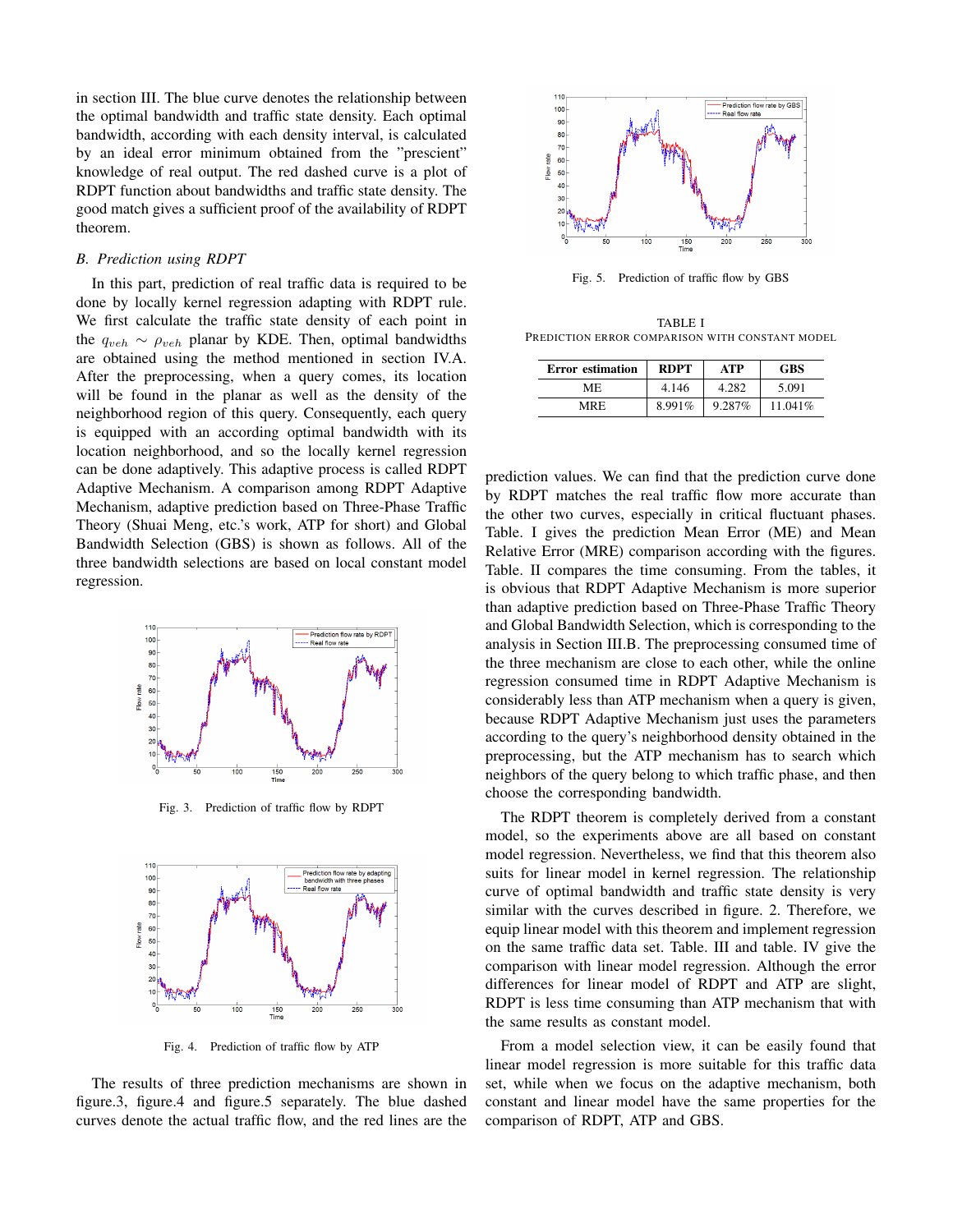TABLE II PREDICTION TIME CONSUMING COMPARISON WITH CONSTANT MODEL

| <b>Time Consuming</b>  | Data Set Scale | <b>RDPT</b> | <b>ATP</b> | <b>GBS</b> |
|------------------------|----------------|-------------|------------|------------|
| Off-line preprocessing | 2016           | 3.05m       | 3.20m      | 2.95m      |
| On-line regression     | 288            | 0.95s       | 39.01s     | 0.88s      |

TABLE III PREDICTION ERROR COMPARISON WITH LINEAR MODEL

| <b>Error</b> estimation | <b>RDPT</b> | <b>ATP</b> | <b>GBS</b> |
|-------------------------|-------------|------------|------------|
| MF.                     | 3.945       | 4.045      | 4.705      |
| MRE                     | 8.554%      | 8.773%     | 10.204%    |

## V. CONCLUSION

This paper discusses a new adaptive locally kernel regression method for traffic flow prediction. The core conception of adaptation focuses on the relationship between parameters in locally kernel regression and traffic state density (traffic data point density). A theorem about this relationship is generated by mathematical derivation. Furthermore, the essential implication of this theorem is also explained by Three-Phases Traffic Theory. Experiments are based on real traffic data. The experiments first give a verification of the correctness and applicability of this theorem. Then, predictions of traffic flow based on locally kernel regression with RDPT Adaptive Mechanism, adaptive prediction based on Three-Phase Traffic Theory and Global Bandwidth Selection are implemented, and the prediction results show the superiority of our theory.

Because the theorem is derived from constant model, we mainly concentrate on the comparison of mechanisms based on constant model regression. However, by sufficient experiments, we find that the same relationship between parameters in locally kernel regression and data density maintains in linear model. The future work is to detect the characteristics of the parameter-density relationship in different models, and expect a uniform theory.

#### **REFERENCES**

- [1] M. Shuai, L. Han, K.Q. Xie, G.J. Song, X.J. Ma, G.H. Chen, "An Adaptive Traffic Flow Prediction Mechanism Based on Locally Weighted Learning," ACTA SCIENTIARUM NATURALIUM UNIVERSITATIS PEKINENSIS, vol. 46(1), pp. 64-68, 2010.
- [2] L. Han, K.Q. Xie, G.J. Song, "Adaptive Fit Parameters Tuning with Data Density Changes in Locally Weighted Learning," in International Symposium on Neural Networks (ISNN 2010). 2010. (Accepted to be published).
- [3] S. Vijayakumar, A.D. Souza, S. Schaal, "Incremental Online Learning in High Dimensions," in Neural Computation, vol. 17. MIT Press.(2005)
- [4] B.S. Kerner, "Introduction to Modern Traffic Flow Theory and Control - The Long Road to Three-Phase Traffic Theory," Springer Heidelberg Dordrecht London New York, 2009.
- [5] C. Atkeson, A. Moore, S. Schaal, "Locally Weighted Learning," Artificial Intelligence Review, 11–73(1997)
- [6] Freeway Performance Measurement System, available online at: http://pems.eecs.berkeley.edu
- [7] Kernel Density Estimation, available online at: http://en.wikipedia.org/wiki/

#### APPENDIX

**Proof:**

TABLE IV PREDICTION TIME CONSUMING COMPARISON WITH LINEAR MODEL

| <b>Time Consuming</b>  | Data Set Scale | <b>RDPT</b> | <b>ATP</b> | <b>GBS</b> |
|------------------------|----------------|-------------|------------|------------|
| Off-line preprocessing | 2016           | 4.06m       | 6.28m      | 4.06m      |
| On-line regression     | 288            | 1.39s       | 35.60s     | 1.38s      |

Use Gaussian  $G(d) = e^{-d^2}$  as the kernel function here,

$$
\sum_{i=1}^{K} e^{-\frac{i}{\rho \pi h^2}} > \int_{1}^{K} e^{-\frac{i}{\rho \pi h^2}} di
$$
  
=  $-\rho \pi h^2 \cdot e^{-\frac{K}{\rho \pi h^2}} + \rho \pi h^2 \cdot e^{-\frac{1}{\rho \pi h^2}}$   

$$
\sum_{i=1}^{K} e^{-\frac{i}{\rho \pi h^2}} < e^{-\frac{1}{\rho \pi h^2}} + \int_{1}^{K} e^{-\frac{i}{\rho \pi h^2}} di
$$
  
=  $-\rho \pi h^2 \cdot e^{-\frac{K}{\rho \pi h^2}} + \rho \pi h^2 \cdot e^{-\frac{1}{\rho \pi h^2}} + e^{-\frac{1}{\rho \pi h^2}}$ 

Propose a variable  $B_1$ , and set it to:

$$
\rho \pi h^2 \cdot e^{-\frac{1}{\rho \pi h^2}} < B_1 < \rho \pi h^2 \cdot e^{-\frac{1}{\rho \pi h^2}} + e^{-\frac{1}{\rho \pi h^2}}
$$
\n
$$
\sum_{i=1}^K \frac{C \cdot i \cdot e^{-\frac{i}{\rho \pi h^2}}}{\pi \sqrt{\rho \rho_0}} > \sum_{i=1}^K \frac{C \cdot i \cdot e^{-\frac{k}{\rho \pi h^2}}}{\pi \sqrt{\rho \rho_0}} \left( \left( -K - \rho \pi h^2 \right) \cdot e^{-\frac{K}{\rho \pi h^2}} + \left( 1 + \rho \pi h^2 \right) \cdot e^{-\frac{1}{\rho \pi h^2}} \right)
$$
\n
$$
\sum_{i=1}^K \frac{C \cdot i \cdot e^{-\frac{i}{\rho \pi h^2}}}{\pi \sqrt{\rho \rho_0}} < \frac{C \cdot \rho \pi h^2}{\pi \sqrt{\rho \rho_0}} \left( \left( -K - \rho \pi h^2 \right) \cdot e^{-\frac{K}{\rho \pi h^2}} + \left( 1 + \rho \pi h^2 \right) \cdot e^{-\frac{1}{\rho \pi h^2}} \right)
$$
\n
$$
+ \frac{C \cdot e^{-\frac{1}{\rho \pi h^2}}}{\pi \sqrt{\rho \rho_0}}
$$

 $B_2$  is proposed here like  $B_1$  and set to:

$$
\frac{C \cdot \rho \pi h^2 \cdot e^{-\frac{1}{\rho \pi h^2}}}{\pi \sqrt{\rho \rho_0}} \cdot \left(1 + \rho \pi h^2\right) < B_2
$$
\n
$$
< \frac{C \cdot \rho \pi h^2 \cdot e^{-\frac{1}{\rho \pi h^2}}}{\pi \sqrt{\rho \rho_0}} \cdot \left(1 + \rho \pi h^2\right) + \frac{C \cdot e^{-\frac{1}{\rho \pi h^2}}}{\pi \sqrt{\rho \rho_0}}
$$

Thus,

$$
Error = \left| \frac{\frac{C \cdot \rho \pi h^2}{\pi \sqrt{\rho \rho_0}} \cdot e^{-\frac{K}{\rho \pi h^2}} \cdot \left( -K - \rho \pi h^2 \right) + B_2}{-\rho \pi h^2 \cdot e^{-\frac{K}{\rho \pi h^2}} + B_1} \right|
$$

∣

Because the most errors occur in sparse neighborhood, we focus on the low density situation. When data density is under a threshold  $\rho_{low}$ , both  $B_1$  and  $B_2$  approach zero. Then,

$$
Error \approx \frac{CK}{\pi\sqrt{\rho\rho_0}} + \frac{C\sqrt{\rho}h^2}{\sqrt{\rho_0}}, \quad \rho \le \rho_{low}
$$